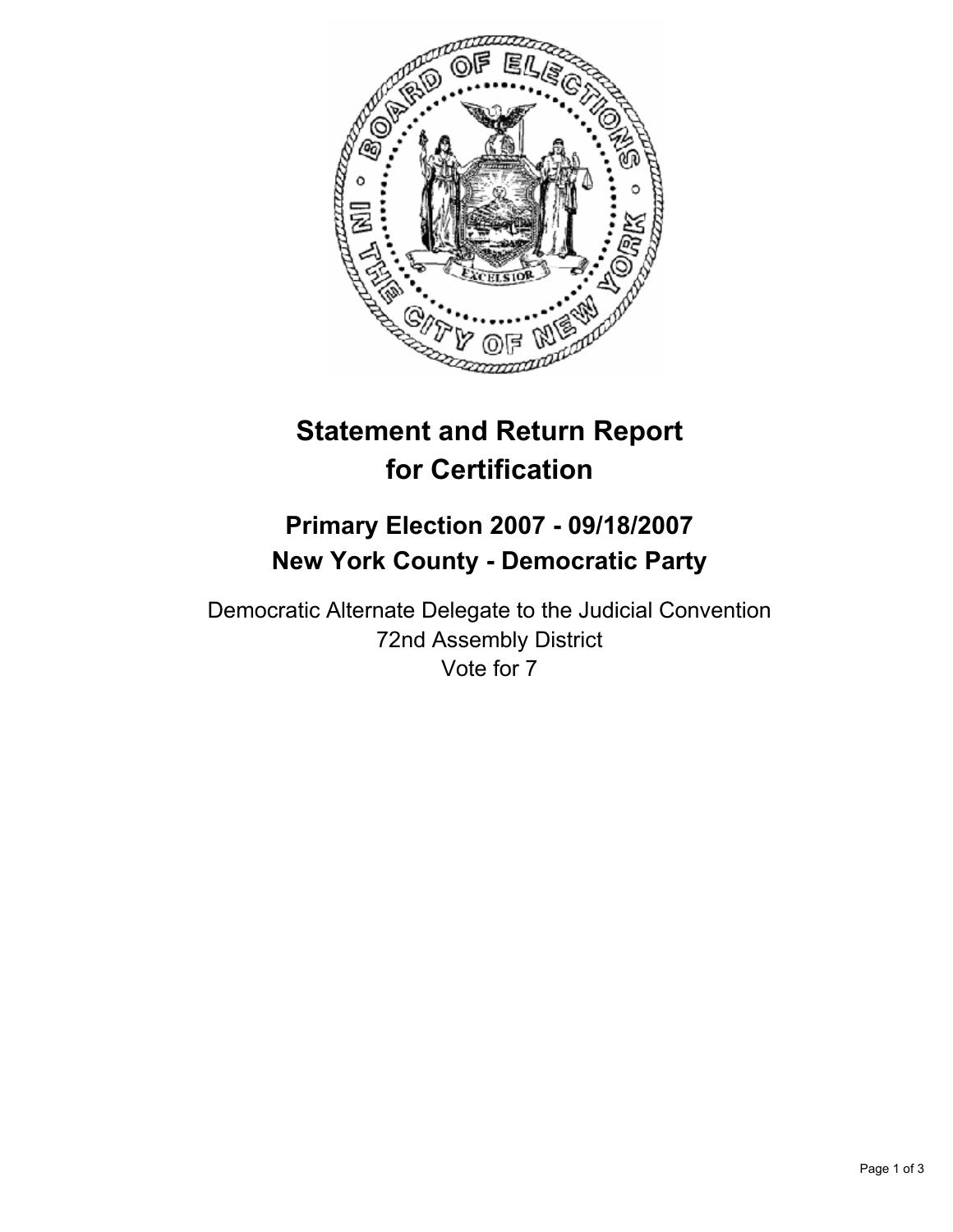

## **Assembly District 72**

| <b>EMERGENCY</b>           | 4     |
|----------------------------|-------|
| ABSENTEE/MILITARY          | 27    |
| <b>AFFIDAVIT</b>           | 36    |
| <b>MIGUEL PENA</b>         | 952   |
| ROLANDO CESPEDES           | 465   |
| <b>MARTA L PEPIN</b>       | 552   |
| <b>HECTOR VASQUEZ</b>      | 852   |
| <b>JOAN SERRANO LAUFER</b> | 818   |
| <b>MILAGROS MEDINA</b>     | 807   |
| <b>SANTOS ACEVEDO</b>      | 558   |
| <b>ISABEL EVANGELISTA</b>  | 700   |
| <b>NIEVES MENUAL</b>       | 483   |
| FERNANDO A BATISTA         | 558   |
| <b>MANNY DE LOS SANTOS</b> | 777   |
| NURYS DE OLEO              | 630   |
| NOVELLETTA WILSON          | 514   |
| <b>Total Votes</b>         | 8,666 |